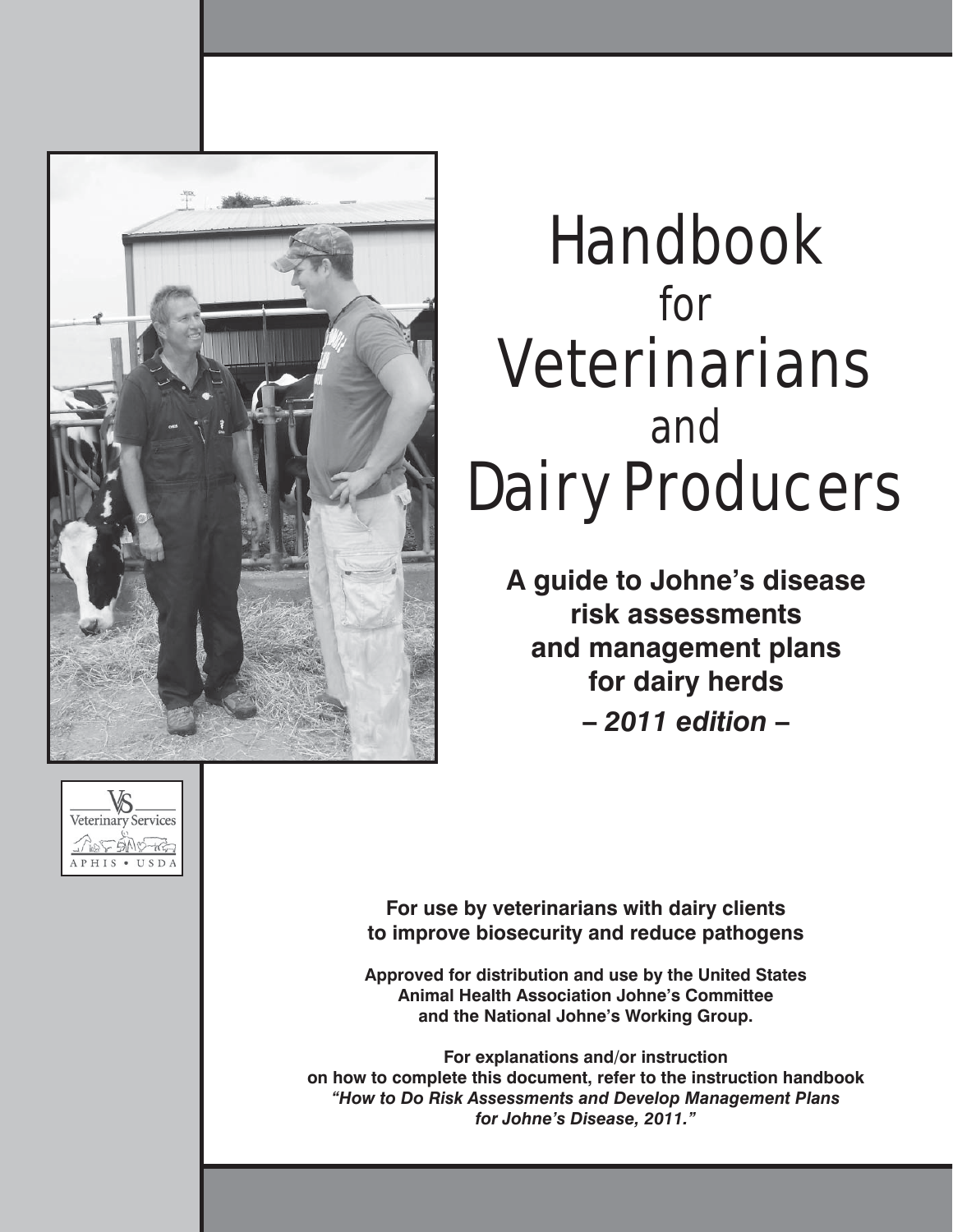#### Acknowledgements

This Manual is an evolution from previous editions used to complete risk assessments and develop management plans to prevent or control Johne's disease in cattle herds for the Voluntary Bovine Johne's Disease Control Program.

The First Edition was designed and edited by these four individuals and reviewed and approved for distribution by the National Johne's Working Group (NJWG) and the Johne's Disease Committee of the United States Animal Health Association (USAHA):

C.A. Rossiter Burhans Poulin Grain, Inc., Newport, Vt.

D. Hansen, Oregon State University

L.J. Hutchinson, The Pennsylvania State University

R.H. Whitlock, University of Pennsylvania

The Second Edition was designed and edited by these four individuals and reviewed and approved for distribution by the National Johne's Working Group (NJWG) and the Johne's Disease Committee of the United States Animal Health Association (USAHA):

C.A. Rossiter Burhans Poulin Grain, Inc., Newport, Va.

D. Hansen, Oregon State University

S. Wells, University of Minnesota

Centers for Epidemiology and Animal Health, NAHMS Staff

The Third Edition, 2003, was designed, edited and reviewed by members of the USAHA Risk Assessment, Herd Management and Education Standards Task Force for the Voluntary Bovine Johne's Disease Control Program:

Don Hansen, CVM, Oregon State University (Chair)

Christine Rossiter Burhans, Poulin Grain, Inc, Newport, Vt.

Michael Carter, National JD Program Coordinator, USDA/APHIS/VS

Michael Dalrymple, USDA/APHIS/VS, CEAH

Karen Jordan, Private Practice, Silver City, N.C.

Pepi Leids, Field Veterinarian, NYS Division Animal Industry, New York

Brian McCluskey, USDA/APHIS/VS, CEAH

Brad Peterson, District Veterinarian Department of Agriculture, Minnesota

Allen Roussel, CVM, Texas A&M University

The Fourth Edition. 2011, was designed, edited, reviewed and approved for distribution by the Johne's Disease Committee of the United States Animal Health Association (USAHA) and National Johne's Disease Education Initiative:

Dean Goeldner, National JD Program Coordinator, USDA/APHIS/VS

Elisabeth Patton, Chair of USAHA Committee on Johne's Disease, Wisconsin Dept. of Agriculture, Trade and Consumer Protection, Animal Health Division

Randy Wheeler, Vice Chair of USAHA Committee on Johne's Disease, Iowa Department of Agriculture & Land Stewardship

Gretchen M. May, Wisconsin Dept. of Agriculture, Trade and Consumer Protection, Animal Health Division Teres Lambert, National Johne's Disease Education Initiative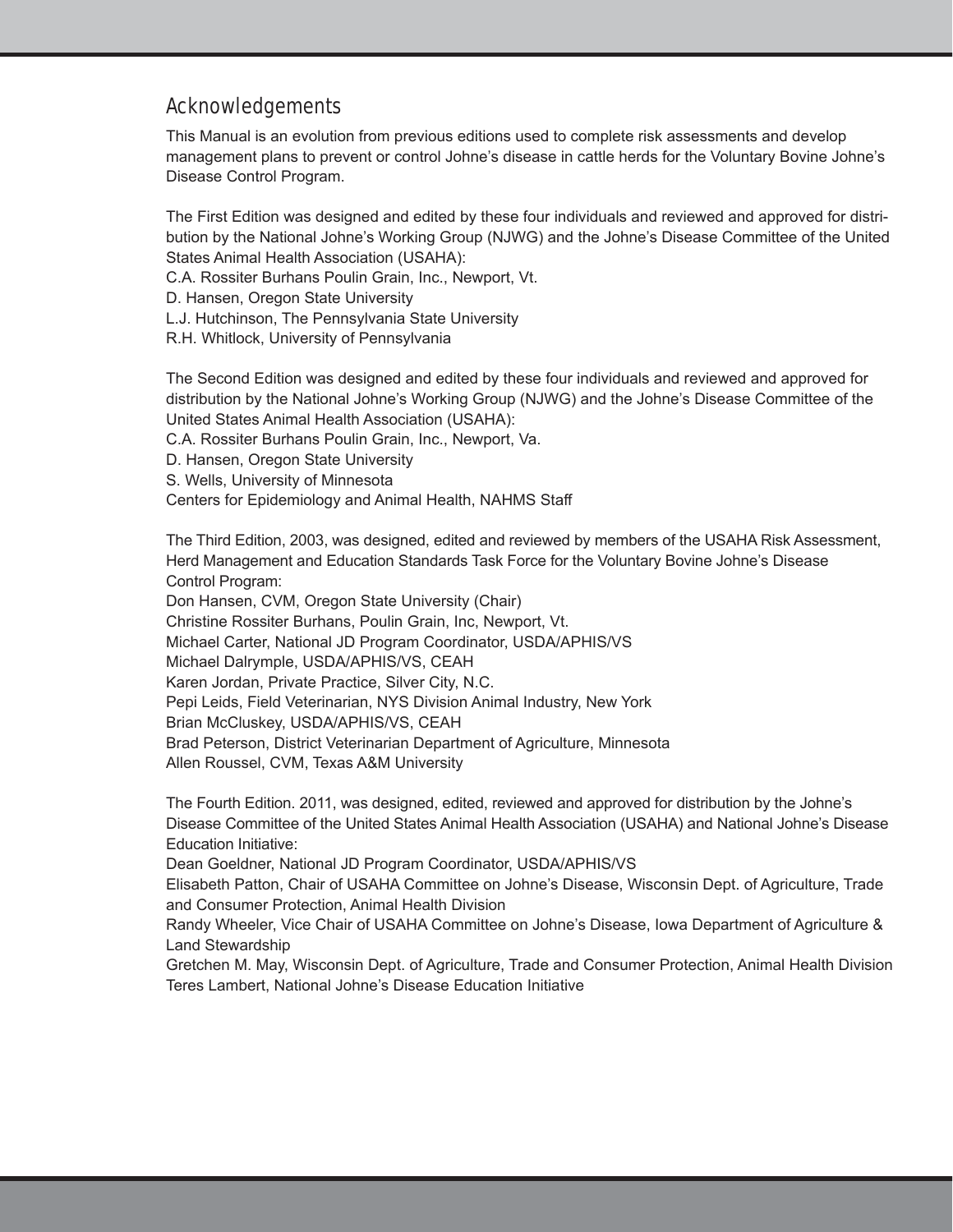#### Current Herd Health Status and Concerns (Filling out this page is optional)

Collecting this information will provide input that is important to consider when implementing the elements of the Johne's disease prevention or control plan. The format used shows the farm's performance-limiting health issues and the level of concern the owner has for them. Many of the health and production problems brought to light by information on this page may already be addressed by the owner. The final Johne's disease management plan should blend in with these current performance-limiting health issues and concerns.

Fill in requested information, circle choice (Satisfactory/Unsatisfactory) or specify the incidence (or level of concern or priority) by checking  $U$ , 1, 2 or 3 in the box next to the specific disease.

- 
- 
- 
- **U** = Unknown incidence or concern **2** = Moderate incidence, may be a concern **1** = OK, low incidence, not a concern **3** = Significant increase, unsatisfactory, needs **3** = Significant increase, unsatisfactory, needs attention

| <b>Calf Feeding Practices</b>                              |                                              |              |                |   |                                                          |        |              |                |                           |  |
|------------------------------------------------------------|----------------------------------------------|--------------|----------------|---|----------------------------------------------------------|--------|--------------|----------------|---------------------------|--|
| Average hours to first colostrum                           |                                              |              |                |   | Total number of colostrum feedings                       |        |              |                |                           |  |
| Amount of first colostrum fed                              |                                              |              |                |   | Feed unpasteurized milk, pasteurized milk, milk replacer |        |              |                |                           |  |
| Colostrum source - Individual                              |                                              | Pooled       |                |   | (circle)                                                 |        |              |                |                           |  |
| <b>Calf Disease Incidence or Level of Concern</b>          |                                              |              |                |   |                                                          |        |              |                |                           |  |
| Protocol for keeping feed and feeding equipment sanitary   |                                              |              |                |   |                                                          |        |              |                |                           |  |
| Pre-wean mortality (Last 12 mo.)                           |                                              |              |                |   | Scours                                                   | U      | 1            | 2              | 3                         |  |
| Calf vigor                                                 | Satisfactory                                 |              | Unsatisfactory |   | Pneumonia                                                | U      | 1            | $\overline{2}$ | $\mathbf{3}$              |  |
| Calf growth                                                | Satisfactory                                 |              | Unsatisfactory |   | Other                                                    | $\cup$ | 1            | $\overline{2}$ | 3                         |  |
|                                                            | Heifer Disease Incidence or Level of Concern |              |                |   |                                                          |        |              |                |                           |  |
| Heifer growth<br>Poor                                      |                                              | Good         |                |   | Pneumonia                                                | U      | 1            | 2              | $\sqrt{3}$                |  |
| Age at freshening                                          |                                              |              |                |   | Digital dermatitis                                       | U      | $\mathbf{1}$ | $\overline{2}$ | $\mathfrak{S}$            |  |
| Breeding program                                           | Satisfactory                                 |              | Unsatisfactory |   | Coccidiosis                                              | $\cup$ | $\mathbf{1}$ | $\overline{2}$ | 3                         |  |
| <b>Milk Quality and Udder Health</b>                       |                                              |              |                |   |                                                          |        |              |                |                           |  |
| <b>Bulk tank SCC</b><br>Number of mastitis cases per month |                                              |              |                |   |                                                          |        |              |                |                           |  |
| Bacteria count/ SPC                                        |                                              |              |                |   | Recent culture & sensitivity results                     |        |              |                |                           |  |
| <b>Reproduction Program</b>                                |                                              |              |                |   |                                                          |        |              |                |                           |  |
| Heat detection rate<br>Herd average DIM                    |                                              |              |                |   |                                                          |        |              |                |                           |  |
| Conception rate                                            |                                              |              |                |   | Abortions/year (% herd)                                  |        |              |                |                           |  |
| Embryonic loss<br>Pregnancy rate                           |                                              |              |                |   |                                                          |        |              |                |                           |  |
| Method of insemination                                     |                                              |              |                |   |                                                          |        |              |                |                           |  |
| <b>Lameness Incidence or Level of Concern</b>              |                                              |              |                |   |                                                          |        |              |                |                           |  |
| Foot trimming schedule                                     |                                              |              |                |   |                                                          |        |              |                |                           |  |
| % of cows with obvious lameness                            |                                              |              |                |   | Abscesses                                                | U      | 1            | $\overline{2}$ | $\sqrt{3}$                |  |
| Digital dermatitis                                         | U                                            | 1            | $\overline{2}$ | 3 | Foot rot                                                 | U      | $\mathbf{1}$ | $\overline{2}$ | $\mathfrak{S}$            |  |
| Laminitis                                                  | Ū                                            | $\mathbf{1}$ | $\overline{2}$ | 3 | Other                                                    | $\cup$ | 1            | $\overline{2}$ | 3                         |  |
| <b>Infectious Disease Incidence</b>                        |                                              |              |                |   |                                                          |        |              |                |                           |  |
| Johne's disease                                            | U                                            | 1            | $\overline{2}$ | 3 | <b>BLV</b>                                               | U      | 1            | $\overline{2}$ | $\sqrt{3}$                |  |
| Salmonellosis                                              | U                                            | 1            | $\overline{2}$ | 3 | Clostridial disease                                      | U      | $\mathbf{1}$ | $\overline{2}$ | $\mathfrak{S}$            |  |
| Neosporosis                                                | U                                            | 1            | $\overline{2}$ | 3 | Leptospirosis                                            | U      | 1            | $\overline{2}$ | $\mathfrak{S}$            |  |
| <b>BVD</b>                                                 | U                                            | 1            | $\overline{2}$ | 3 | Other                                                    | $\cup$ | 1            | $\overline{2}$ | 3                         |  |
| Respiratory disease                                        | Ù                                            | 1            | $\overline{2}$ | 3 |                                                          |        |              |                |                           |  |
| Metabolic Disease Incidence (Fresh cows last 6 months)     |                                              |              |                |   |                                                          |        |              |                |                           |  |
| Milk fever                                                 | U                                            | 1            | $\overline{2}$ | 3 | <b>DAs</b>                                               | U      | 1            | $\overline{2}$ | 3                         |  |
| Retained placentas                                         | U                                            | 1            | $\overline{2}$ | 3 | Acidosis                                                 | $\cup$ | $\mathbf{1}$ | $\overline{2}$ | $\mathfrak{S}$            |  |
| Ketosis                                                    | U                                            | $\mathbf 1$  | $\overline{2}$ | 3 | Stillborn / Dystocia cases                               | U      | 1            | $\mathbf 2$    | $\ensuremath{\mathsf{3}}$ |  |
| <b>Mastitis</b>                                            | U                                            | 1            | $\overline{2}$ | 3 | Other                                                    | U      | 1            | $\overline{2}$ | 3                         |  |
| <b>Metritis</b>                                            | U                                            | $\mathbf{1}$ | $\overline{2}$ | 3 |                                                          |        |              |                |                           |  |
| <b>Culling Incidence</b>                                   |                                              |              |                |   |                                                          |        |              |                |                           |  |
| Cull Rate % last 6 months                                  |                                              |              |                |   | Reproduction                                             | U      | 1            | $\sqrt{2}$     | $\ensuremath{\mathsf{3}}$ |  |
| < 60 DIM                                                   | U                                            | 1            | $\overline{2}$ | 3 | Lameness                                                 | U      | $\mathbf{1}$ | $\overline{2}$ | $\sqrt{3}$                |  |
| Deaths                                                     | U                                            | $\mathbf 1$  | $\overline{2}$ | 3 | Low production                                           | U      | $\mathbf{1}$ | $\overline{2}$ | $\ensuremath{\mathsf{3}}$ |  |
| Mastitis                                                   | U                                            | 1            | $\overline{2}$ | 3 | Other                                                    | U      | $\mathbf{1}$ | $\overline{2}$ | $\sqrt{3}$                |  |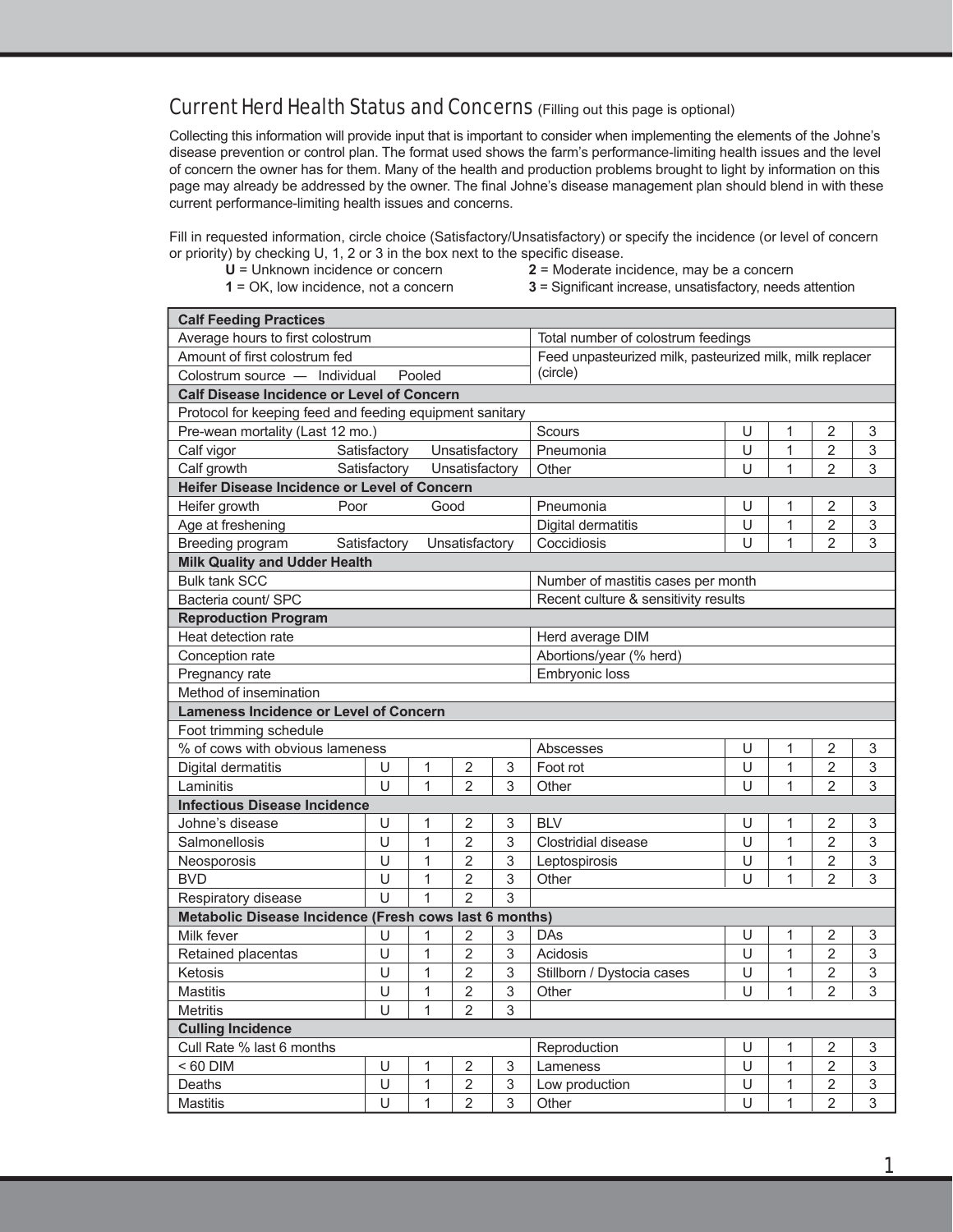## Johne's Disease Dairy Risk Assessment Form

Legal Entity Name/Herd Owner's Name \_\_\_\_\_\_\_\_\_\_\_\_\_\_\_\_\_\_\_\_\_\_\_\_\_\_\_\_\_\_\_\_\_\_\_\_\_\_\_\_\_\_\_\_\_\_\_\_\_\_\_\_\_\_\_\_\_\_\_\_\_\_

Veterinarian \_\_\_\_\_\_\_\_\_\_\_\_\_\_\_\_\_\_\_\_\_\_\_\_\_\_\_\_\_\_\_\_\_\_\_\_\_\_\_\_\_\_\_\_\_\_\_\_\_\_\_Date \_\_\_\_\_\_\_\_\_\_\_\_\_\_\_\_\_\_\_\_\_\_\_\_\_\_\_\_\_

Herd Owner's Address \_\_\_\_\_\_\_\_\_\_\_\_\_\_\_\_\_\_\_\_\_\_\_\_\_\_\_\_\_\_\_\_\_\_\_\_\_\_\_\_\_\_\_\_\_\_\_\_\_\_\_\_\_\_\_\_\_\_\_\_\_\_\_\_\_\_\_\_\_\_\_\_\_\_\_\_

| <b>Herd Management History</b>                                                               |                         |                           |                                                |                                                        |                               |                                |              |              |
|----------------------------------------------------------------------------------------------|-------------------------|---------------------------|------------------------------------------------|--------------------------------------------------------|-------------------------------|--------------------------------|--------------|--------------|
| Herd Status (circle one):                                                                    |                         |                           | Johne's disease vaccinating herd? (circle one) |                                                        |                               |                                |              |              |
| <b>Unknown</b><br>Known +                                                                    | Johne's Disease Program |                           |                                                |                                                        |                               | No Yes If "yes," year started  |              |              |
| If Johne's Disease Program, indicate level: 1 2 3 4 5 6                                      |                         |                           |                                                |                                                        |                               |                                |              |              |
| How long has the<br>What percent of the<br>herd been here?<br>current herd was<br>purchased? |                         |                           | Animals other than cattle                      |                                                        |                               |                                |              |              |
| Age/Source/Date of youngest clinical Johne's disease case                                    |                         |                           |                                                | Age/Source/Date of first clinical Johne's disease case |                               |                                |              |              |
| Short-Term Goals                                                                             |                         |                           |                                                | Long-Term Goals                                        |                               |                                |              |              |
| If animals raised elsewhere and return, describe how biosecurity is maintained               |                         |                           |                                                |                                                        |                               |                                |              |              |
| Health prerequisites required for herd additions                                             |                         |                           |                                                |                                                        |                               |                                |              |              |
|                                                                                              |                         | Lactating<br>Cows/Heifers | Dry<br>Cows                                    |                                                        | <b>Bred</b><br><b>Heifers</b> | Open/Growing<br><b>Heifers</b> | <b>Bulls</b> | <b>Total</b> |
| Inventory                                                                                    |                         |                           |                                                |                                                        |                               |                                |              |              |
| Johne's disease clinical cases last 12 months                                                |                         |                           |                                                |                                                        |                               |                                |              |              |
| Total number culled and died in last 12<br>months (any reason)                               |                         |                           |                                                |                                                        |                               |                                |              |              |

Comments on clinical cases:

If renewal risk assessment & management plan (RAMP), what management changes have been made since last risk assessment?

| Low                                                                                                                                                                      |     | <b>Moderate</b><br>Place an X on the line above where you estimate the herd prevalence of Johne's disease might be.<br>Consider number, age and timeframe of clinical cases for estimating prevalence of Johne's disease in the herd.<br>You may also use information from boxes below to help estimate herd prevalence. | <b>High</b>                                                                                                                                                                                                                         |
|--------------------------------------------------------------------------------------------------------------------------------------------------------------------------|-----|--------------------------------------------------------------------------------------------------------------------------------------------------------------------------------------------------------------------------------------------------------------------------------------------------------------------------|-------------------------------------------------------------------------------------------------------------------------------------------------------------------------------------------------------------------------------------|
|                                                                                                                                                                          | Low | <b>Moderate</b>                                                                                                                                                                                                                                                                                                          | High                                                                                                                                                                                                                                |
| . No or rare clinical cases.<br>• Clinical only in purchased animals.<br>• ~< 5% test prevalence mostly in<br>older animals.<br>• Excellent management and<br>sanitation |     | • Few clinical cases in home-reared<br>animals.<br>• Recent history of 2%-5% clinicals/year.<br>• ~6%-19% test prevalence mixed group.<br>• Management allowed for some<br>contact of weaned young stock with<br>manure or older animals.                                                                                | • Frequent in home-reared animals.<br>• Increasing clinical cases.<br>• Decreasing age of clinicals.<br>• ~ > 20% test prevalence mixed group.<br>• Severe risks exist for contact of young<br>stock with manure of mature animals. |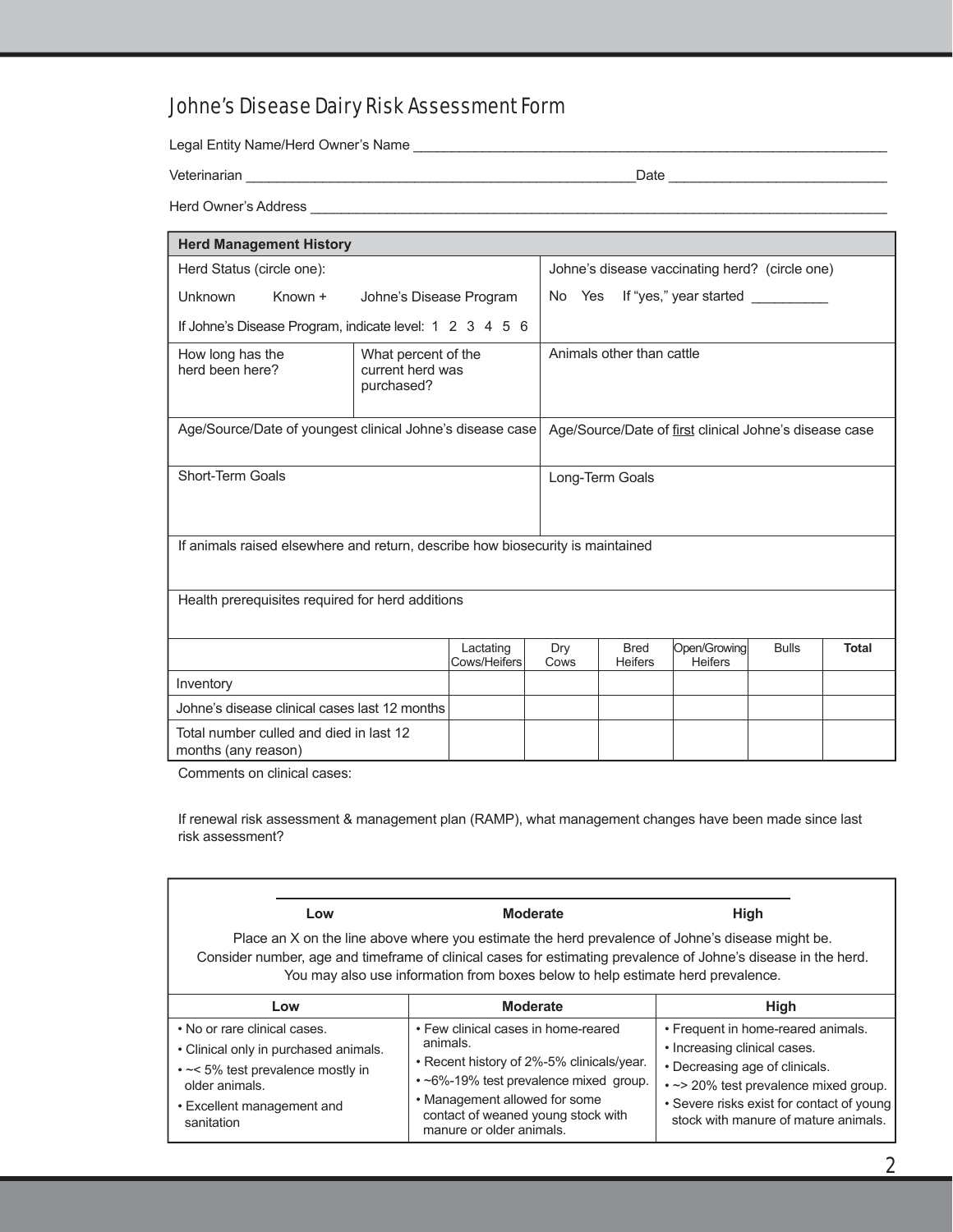#### Risk Assessment Scores *(based on visual observation of each environment and owner responses)*

Estimate the risk for fecal/oral and colostrum/milk disease spread, or gap in farm's biosecurity, for each management practice. Follow the logical order. *Observe Proper Biosecurity!* Note how current management conditions differ from past. Ideally producer & veterinarian score risks independently, then compare and discuss relative importance in the development of a management plan. See Step 3 in the "How to Do" instructional handbook for guidelines to completing area risk assessments.

| A. Calving Area Risk Factors<br>Write in herd score at right. 0 is lowest risk, 10 is highest risk. | <b>Max</b><br><b>Score</b> | <b>Herd</b><br><b>Score</b> | <b>Comments</b>                             |
|-----------------------------------------------------------------------------------------------------|----------------------------|-----------------------------|---------------------------------------------|
| 1. Multiple animal use [Single pen $\rightarrow$ Dense crowded group]                               | 10                         |                             |                                             |
| 2. Manure build-up risk for calf ingestion [Clean dry $\rightarrow$ Dirty wet]                      | 10                         |                             |                                             |
| 3. Area also used for sick cows [Never $\rightarrow$ Always]                                        | 10                         |                             |                                             |
| 4. Presence of JD clinicals / suspects $[Never \rightarrow Always]$                                 | 10                         |                             |                                             |
| 5. Manure soiled udders / legs [Never $\rightarrow$ Always]                                         | 10                         |                             |                                             |
| 6. Calves born in other cow areas [Never $\rightarrow$ Always]                                      | 10                         |                             |                                             |
| 7. Time calves stay with dam $\left[ \leq 30 \right]$ minutes $\rightarrow$ >24 hours               | 10                         |                             |                                             |
| 8. Calves nurse dam [Never $\rightarrow$ Most or all]                                               | 10                         |                             |                                             |
| <b>Risk Sub-total</b>                                                                               | 80                         |                             |                                             |
| Estimate risk of spreading Johne's disease (Please circle one): Very Low                            | Low                        |                             | <b>Moderate</b><br>High<br><b>Very High</b> |

| <b>B. Pre-Weaned Heifer Risk Factors</b><br>Write in herd score at right. 0 is lowest risk, 10 is highest risk.                                         | <b>Max</b><br><b>Score</b> | <b>Herd</b><br><b>Score</b> | <b>Comments</b>                             |
|---------------------------------------------------------------------------------------------------------------------------------------------------------|----------------------------|-----------------------------|---------------------------------------------|
| 1. Fed pooled colostrum [Never or JD negative $\rightarrow$ High risk cows]                                                                             | 10                         |                             |                                             |
| 2. Fed colostrum from individual cow to several calves [As 1. above]                                                                                    | 10                         |                             |                                             |
| 3. Fed unpasteurized pooled milk [JD negative cows $\rightarrow$ High risk cows]                                                                        | 10                         |                             |                                             |
| 4. Possible manure contamination of colostrum or milk: at harvest,<br>utensils, traffic or people [None any source $\rightarrow$ Frequent many sources] | 10                         |                             |                                             |
| 5. Possible manure contamination of calf feed or water: by cows, traffic<br>splatter, equipment or people [As 4. above]                                 | 10                         |                             |                                             |
| 6. Direct cow contact or potential manure contamination of calf pen by<br>cows, traffic splatter, equipment or people [As 4. above]                     | 10                         |                             |                                             |
| <b>Risk Sub-total</b>                                                                                                                                   | 60                         |                             |                                             |
| Estimate risk of spreading Johne's disease (Please circle one): Very Low                                                                                | Low                        |                             | <b>Moderate</b><br><b>High</b><br>Very High |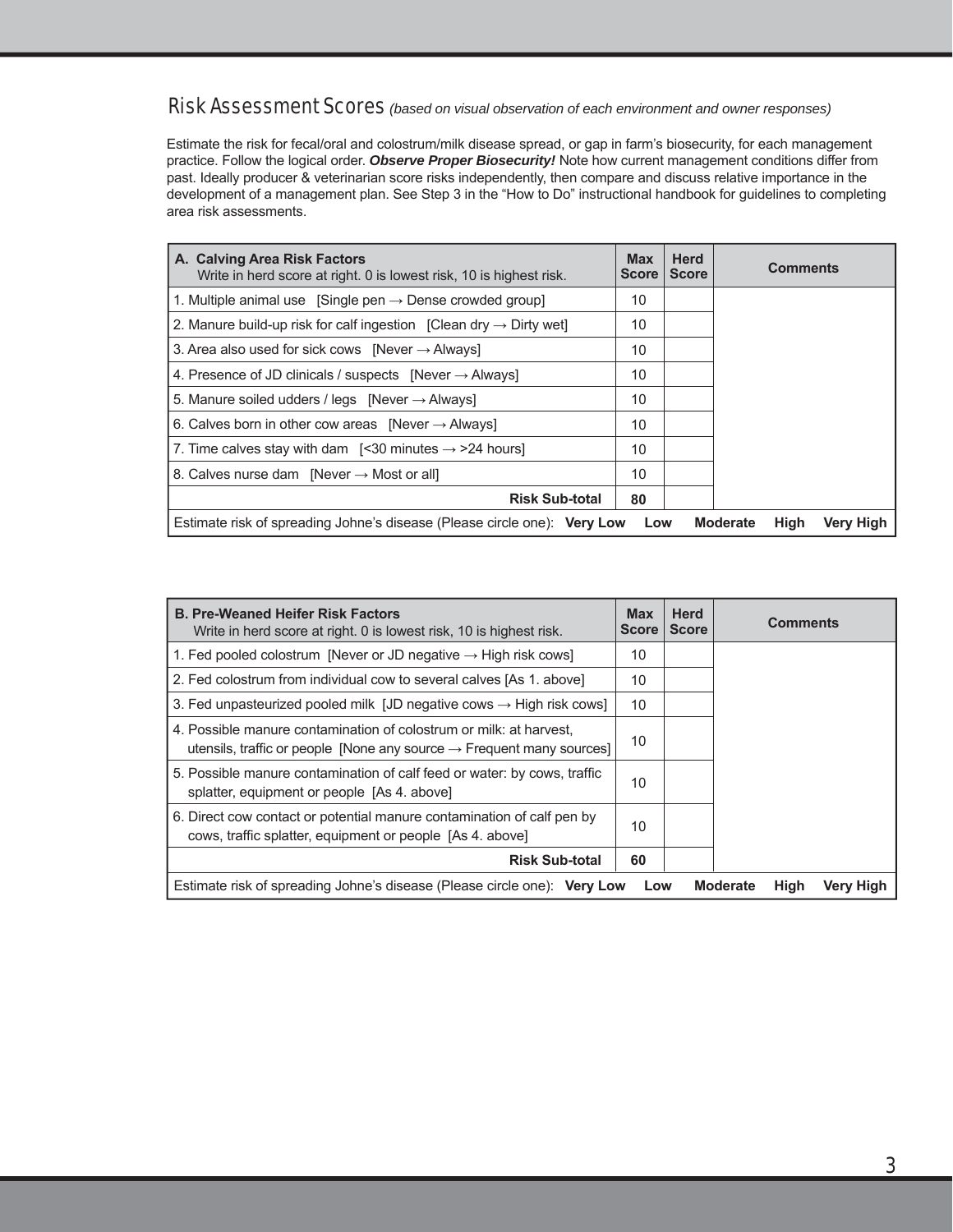# Johne's Disease Dairy Risk Assessment Form - Continued

| <b>C. Post-Weaned Heifer Risk Factors</b><br>Write in herd score at right. 0 is lowest risk, 7 is highest risk.                                                    | <b>Max</b><br><b>Score</b> | <b>Herd</b><br><b>Score</b> | <b>Comments</b>                      |
|--------------------------------------------------------------------------------------------------------------------------------------------------------------------|----------------------------|-----------------------------|--------------------------------------|
| 1. Direct cow contact or pen contamination with cows' manure<br>$[None \rightarrow Always]$                                                                        | 7                          |                             |                                      |
| 2. Possible manure contamination of feed: refused cow ration, stored<br>feed, equipment, cows, traffic splatter, people or runoff<br>$[Never \rightarrow Frequent$ | 7                          |                             |                                      |
| 3. Potential for contamination of supplied or natural water: shared with<br>cows, traffic splatter, runoff or people [Never $\rightarrow$ Frequently]              | 7                          |                             |                                      |
| 4. Share pasture with cows [Never $\rightarrow$ Frequently]                                                                                                        | 7                          |                             |                                      |
| 5. Manure spread on forage and fed same season [Never $\rightarrow$ Frequently]                                                                                    | 7                          |                             |                                      |
| <b>Risk Sub-total</b>                                                                                                                                              | 35                         |                             |                                      |
| Estimate risk of spreading Johne's disease (Please circle one): Very Low                                                                                           | Low                        |                             | High<br><b>Moderate</b><br>Very High |

| D. Bred Heifer Risk Factors<br>Write in herd score at right. 0 is lowest risk, 5 is highest risk.                                                                    | <b>Max</b><br><b>Score</b> | <b>Herd</b><br><b>Score</b> | <b>Comments</b>                      |
|----------------------------------------------------------------------------------------------------------------------------------------------------------------------|----------------------------|-----------------------------|--------------------------------------|
| 1. Direct cow contact or pen contamination with cows' manure.<br>[None $\rightarrow$ Always]                                                                         | 5                          |                             |                                      |
| 2. Possible manure contamination of feed: refused cow ration, stored<br>feed, equipment, cows, traffic splatter, people or runoff.<br>$[Never \rightarrow Frequent]$ | 5                          |                             |                                      |
| 3. Possible manure contamination of water sources: shared with cows.<br>by cows, traffic splatter, runoff or people. [Never $\rightarrow$ Frequently]                | 5                          |                             |                                      |
| 4. Share pasture with cows [Never $\rightarrow$ Frequently]                                                                                                          | 5                          |                             |                                      |
| 5. Manure spread on forage and fed same season. [Never-> Frequently]                                                                                                 | 5                          |                             |                                      |
| <b>Risk Sub-total</b>                                                                                                                                                | 25                         |                             |                                      |
| Estimate risk of spreading Johne's disease (Please circle one): Very Low                                                                                             | Low                        |                             | High<br><b>Moderate</b><br>Very High |

| <b>E. Cow and Bull Risk Factors</b><br>Write in herd score at right. 0 is lowest risk, 4 is highest risk.                                               | <b>Max</b><br><b>Score</b> | <b>Herd</b><br><b>Score</b> | <b>Comments</b> |
|---------------------------------------------------------------------------------------------------------------------------------------------------------|----------------------------|-----------------------------|-----------------|
| 1. Possible cow manure contamination of feed: when fed or stored, by<br>equipment, traffic splatter, runoff or people. [Never $\rightarrow$ Frequently] | 4                          |                             |                 |
| 2. Possible manure contamination of water: by cows, traffic splatter,<br>runoff or people. [Never $\rightarrow$ Frequently]                             | 4                          |                             |                 |
| 3. Direct access to accumulated or stored manure. [Never $\rightarrow$ Frequently]                                                                      | 4                          |                             |                 |
| 4. Manure spread on forage and fed the same season.<br>[Never $\rightarrow$ Frequently]                                                                 | 4                          |                             |                 |
| <b>Risk Sub-total</b>                                                                                                                                   | 16                         |                             |                 |
| Estimate risk of spreading Johne's disease (Please circle one):<br>Low                                                                                  |                            | <b>Moderate</b>             | High            |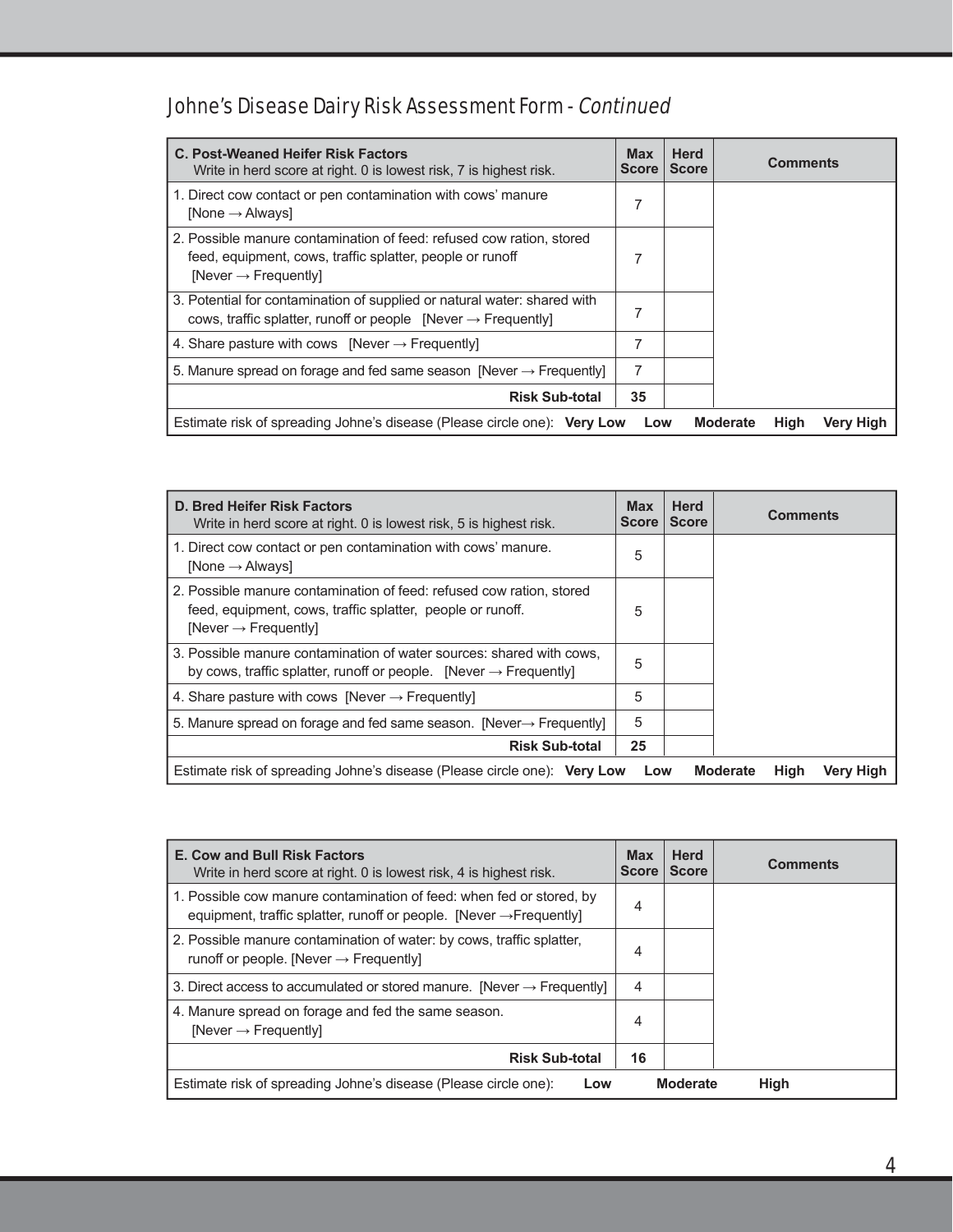## Johne's Disease Dairy Risk Assessment Form - Continued

| F. Sources of Additions and Replacements*<br>Circle the number in each row that reflects management in the past<br>12 months. Include bulls, ET recipients, other non-dairy cattle and small |       |                 | <b>Number of Animals</b> |           |           |
|----------------------------------------------------------------------------------------------------------------------------------------------------------------------------------------------|-------|-----------------|--------------------------|-----------|-----------|
| ruminant additions on the property. Maimum score is 60.                                                                                                                                      | $1-5$ | $6 - 12$        | $13 - 20$                | $21 - 50$ | $>50$     |
| 1. Get additions or replacements from Level 3-6 classified herds                                                                                                                             | 0     | 2               | 4                        | 6         | 8         |
| 2. Get additions or replacements from Level 1-2 classified herds                                                                                                                             | 10    | 11              | 12                       | 13        | 14        |
| 3. From single source non-tested or non-program herds                                                                                                                                        | 20    | 22              | 23                       | 26        | 28        |
| 4. From multiple sources non-tested or non-program herds or markets                                                                                                                          | 30    | 34              | 36                       | 38        | 40        |
| Estimate risk of spreading Johne's disease (Please circle one): Very Low                                                                                                                     | Low   | <b>Moderate</b> |                          | High      | Very High |
| Comments–Include information about planned additions and replacements from outside sources over<br>the next 12 months.                                                                       |       |                 |                          |           |           |

*\* If the herd is truly closed, this area is given a score of "0".*

#### Risk Assessment Summary

Completing this table is optional. However, calculating the herd scores for each area as a percent of the area's maximum score and as a percent of the herd's total score will highlight the top risk areas to address in the farm plan.

| <b>Risk Factor Areas</b>  | <b>Maximum</b><br><b>Score</b> | <b>Your Herd</b><br><b>Score</b> | Each Area Herd Score/<br>Each Area Maximum Score (%) | Each Area Herd Score/<br>Your Total Herd Score (%) |
|---------------------------|--------------------------------|----------------------------------|------------------------------------------------------|----------------------------------------------------|
| A. Calving Area           | 80                             |                                  |                                                      |                                                    |
| B. Pre-weaned heifers     | 60                             |                                  |                                                      |                                                    |
| C. Post-weaned heifers    | 35                             |                                  |                                                      |                                                    |
| D. Bred heifers           | 25                             |                                  |                                                      |                                                    |
| E. Cows and bulls         | 16                             |                                  |                                                      |                                                    |
| F. Additions/Replacements | 60                             |                                  |                                                      |                                                    |
| <b>Total</b>              | 276                            |                                  |                                                      |                                                    |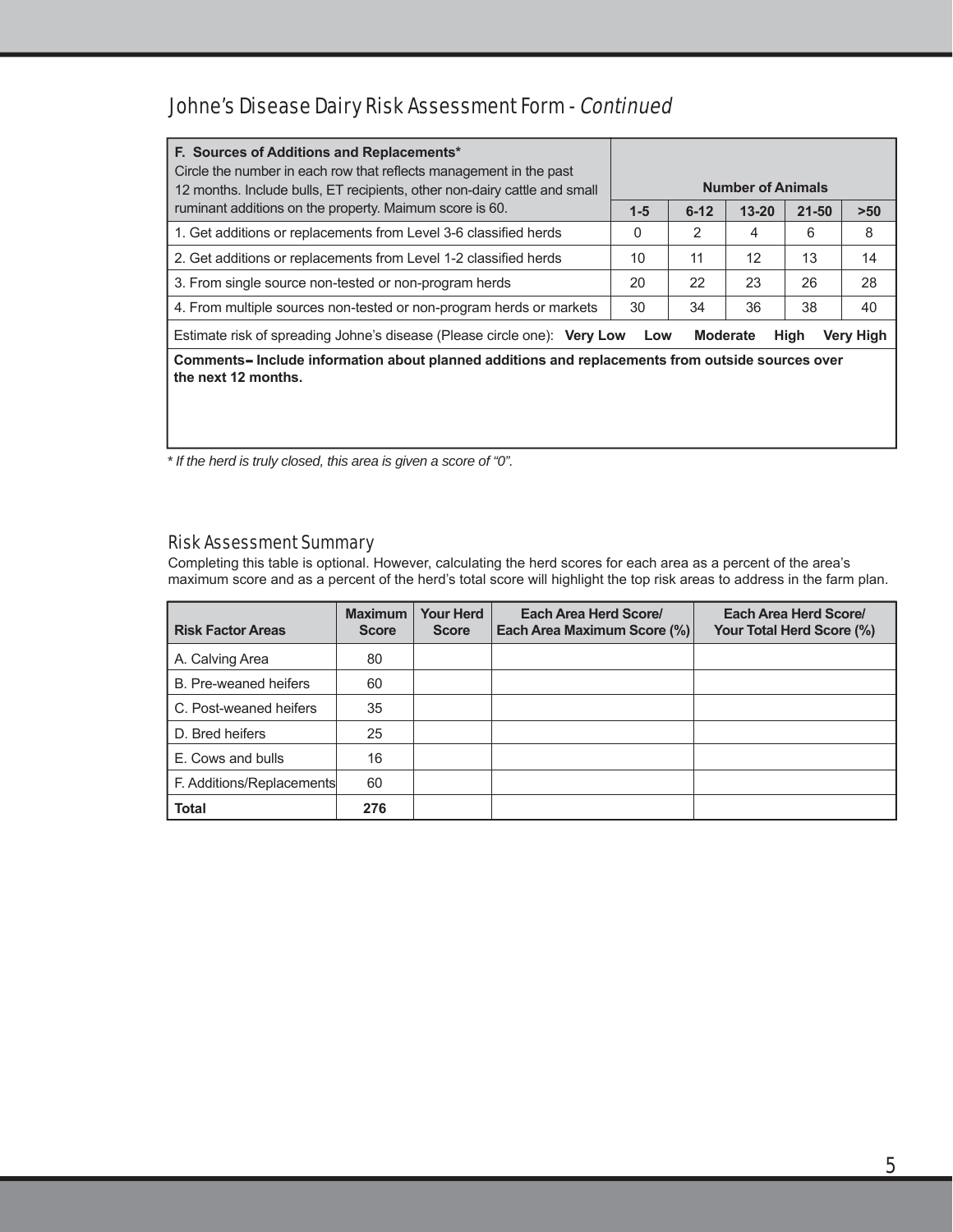Management Recommendations for Your Farm (Based on the score sheet on the previous pages).

**A '' in a box indicates a change or a reminder is suggested.** 

| A. Calving area |                                                                                                                        |
|-----------------|------------------------------------------------------------------------------------------------------------------------|
|                 | Consider individual calving pens. Properly managed calving pens are ideal. Keep clean and put one<br>cow in at a time. |
|                 | Focus on keeping other adult manure away from the calves.                                                              |
|                 | If individual calving pens are not available, be sure to keep the calving area as clean and dry as possible.           |
|                 | Do not use calving pens for sick cows, Johne's disease positive cows or cows sick with Johne's disease.                |
|                 | Remove calves from cows and cow area as soon after birth as possible. The sooner the better.                           |
|                 | Other calving area comments:                                                                                           |

| <b>B. Pre-weaned heifer calves</b>                                                         |
|--------------------------------------------------------------------------------------------|
| Do not feed pooled colostrum or milk. Consider pasteurization if you must feed whole milk. |
| Limit or avoid any contact with adult cows or cow manure.                                  |
| Wear clean overalls & boots and use clean equipment when working with or feeding calves.   |
| Other pre-weaned heifer comments:                                                          |
|                                                                                            |
|                                                                                            |
|                                                                                            |

| C. Post-weaned heifers: |                                                                                                                    |  |
|-------------------------|--------------------------------------------------------------------------------------------------------------------|--|
|                         | Minimize any contact with adult cows or cow manure (including any manure run off that may go into<br>heifer pens). |  |
|                         | Avoid & minimize cow manure on buckets, skid loaders, tractors, tires and other equipment.                         |  |
|                         | Other post-weaned comments:                                                                                        |  |

| D. Bred heifers |                                                               |  |  |
|-----------------|---------------------------------------------------------------|--|--|
|                 | Keep bred heifers separate from cows for as long as possible. |  |  |
|                 | Avoid feeding heifers refused (weigh back) feed from cows.    |  |  |
|                 | Other bred heifer comments:                                   |  |  |